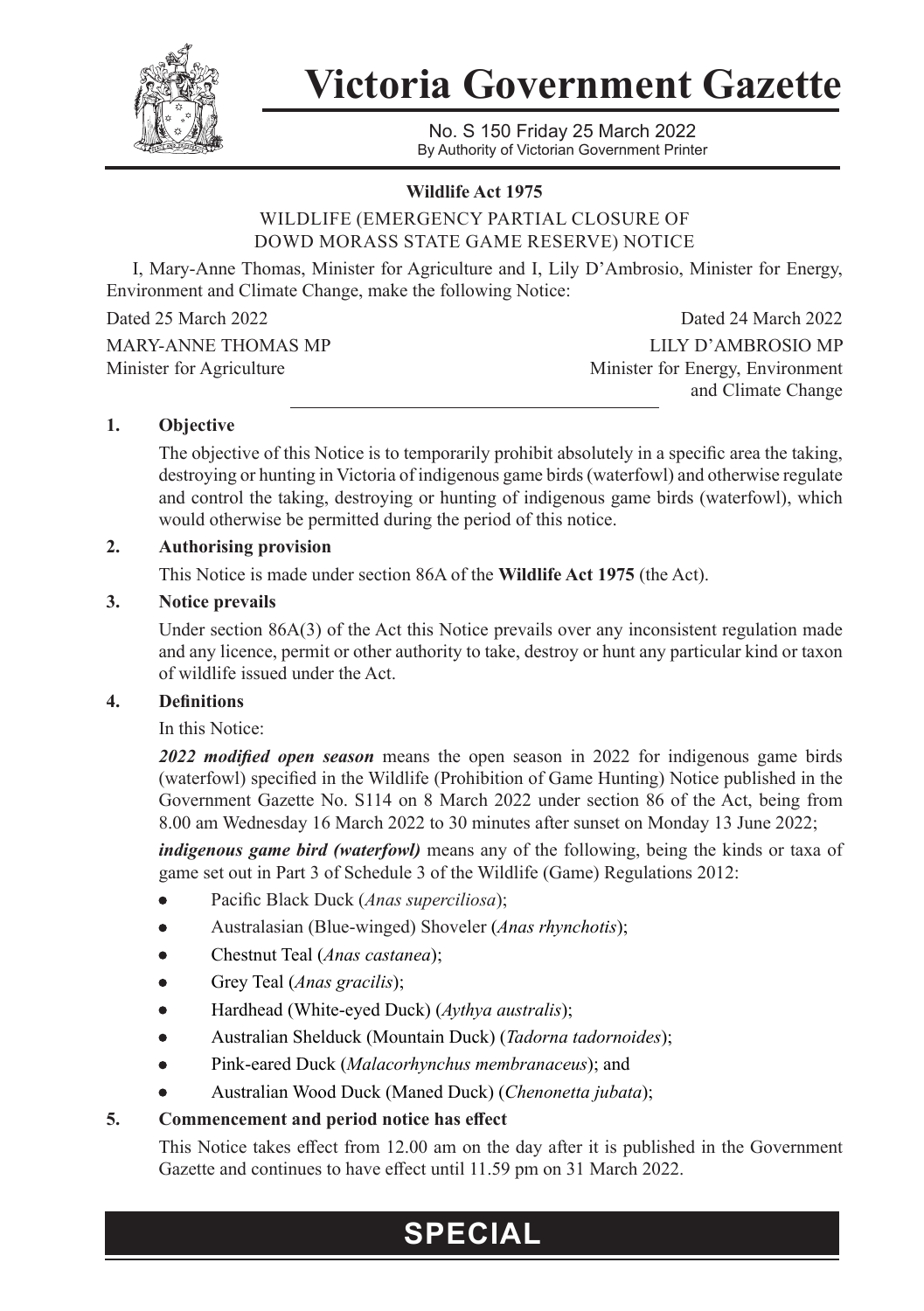$1:25.000$  $\mathbf o$ 

#### **6. Prohibition on hunting of indigenous game birds (waterfowl)**

The taking, destroying or hunting of any indigenous game bird (waterfowl) is prohibited during the period that this Notice has effect, in the area described in the Table and map below:

Table and map **Area Name Location** Dowd Morass A south-central portion of the Dowd Morass State Game Reserve, as shown by State Game the hatching on the map below, the Western boundary of which being a straight line between 38.159316° S, 147.176385° E and 38.151584° S, 147.182049° E Reserve – South-Central and a straight line between 38.151584° S, 147.182049° E and 38.148996° S, Portion 147.182744 o E, the Northern boundary being a straight line between 38.148996° S, 147.182744° E and 38.150699° S, 147.194024° E, the Eastern boundary being a straight line between 38.150699° S, 147.194024° E and 38.158288° S, 147.192298° E and the Southern boundary being the Southern boundary of Dowd Morass State Game Reserve between 38.158288° S, 147.192298° E and 38.159316° S, 147.176385° E. Dowd<br>Moras:<br>WP  $ord$ -Loc

Note: A digital version of the map can be viewed at https://mapshare.vic.gov.au/MapShareVic/

#### **7. Contravention of Notice**

A person must not contravene any part of this Notice.

ent, Land. Water and Planning 202

Penalty: 25 penalty units.

**Note:** Unless modified by this Notice, the matters specified in the Wildlife (Prohibition of Game Hunting) Notice published in Government Gazette No. S114 on 8 March 2022 continue to apply in respect of the modified 2022 open season, including the prohibition of the taking, destroying or hunting of the Australasian (Blue-winged) Shoveler (*Anas rhynchotis*) and Hardhead (White-eyed Duck) (*Aythya australis)* specified in Clause 6 of that Notice and the modification of the default bag limit specified in Clause 7 of that Notice.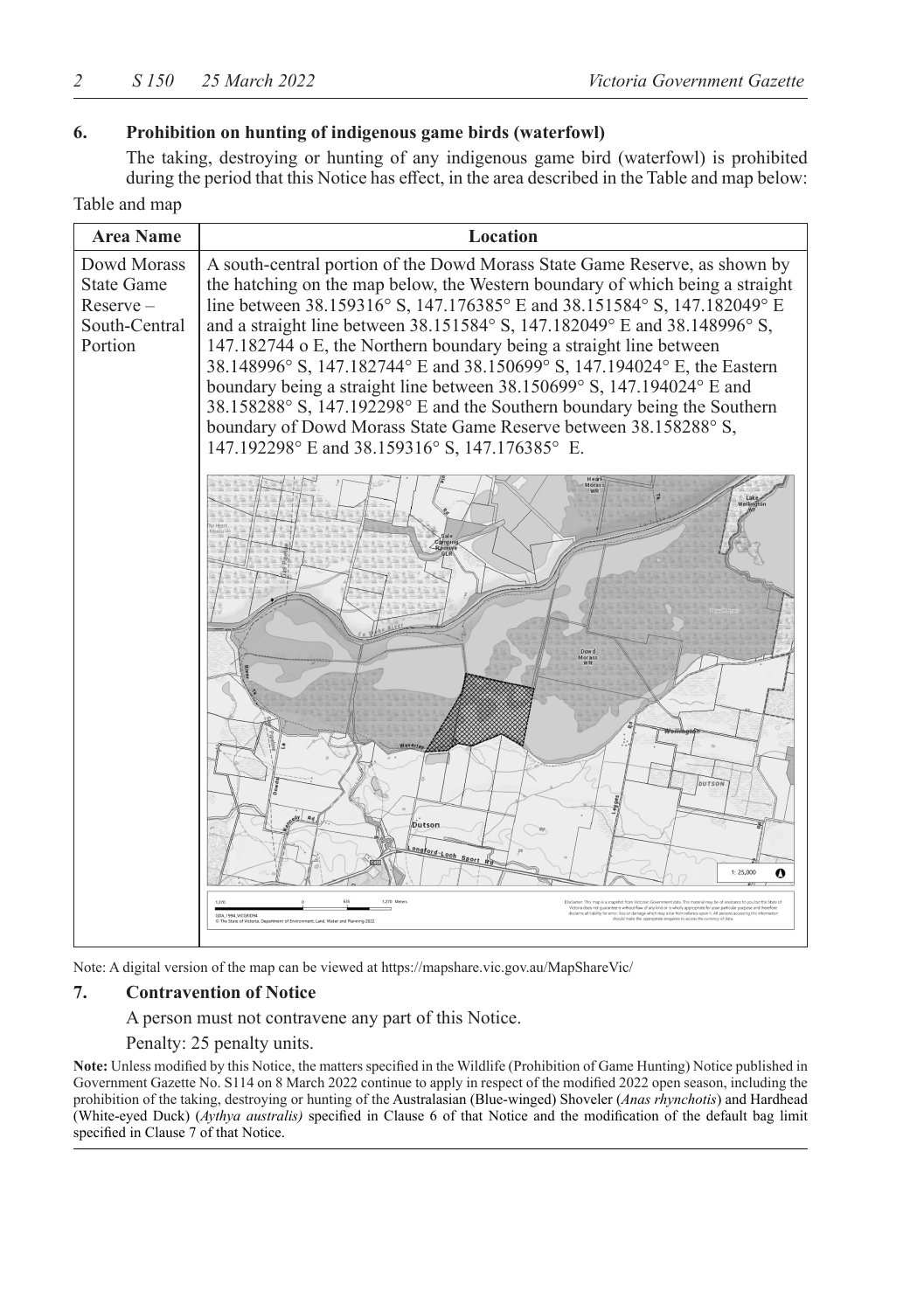This page was left blank intentionally